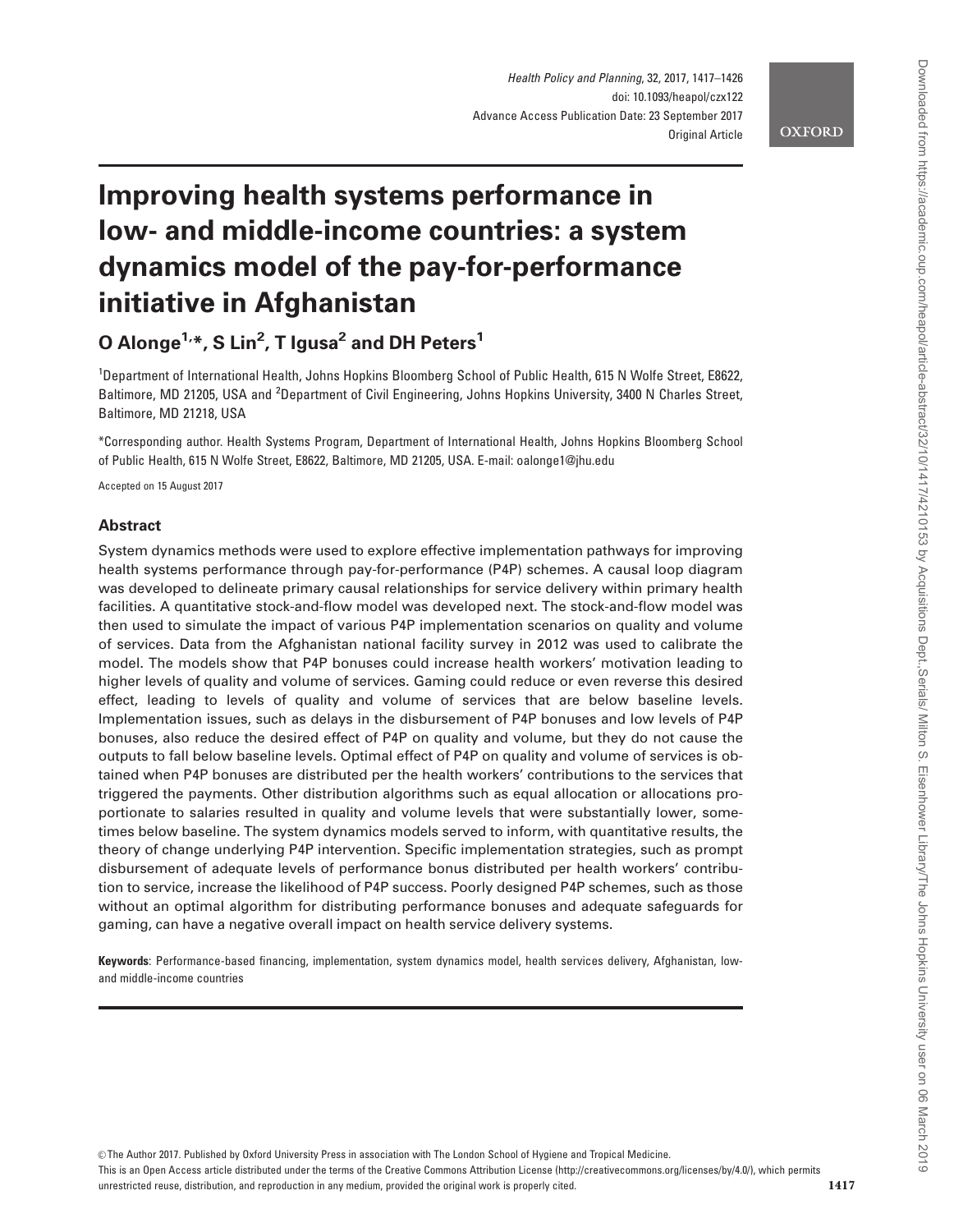#### Key Messages

- This study illustrates the application of an innovative modelling approach (systems dynamic modelling) for exploring causal relationships of complex interventions within dynamic health systems.
- It provides quantitative results to inform the theory of change of supply-side pay-for-performance (P4P) intervention, and show the impact of various implementation scenarios and design choices on P4P effectiveness.
- Optimal P4P design and implementation features for improving performance of health systems in low-and-middle income countries include prompt disbursement of adequate levels of performance bonus distributed per health workers' contribution to service.
- Other distribution algorithms (such as equal allocation or allocations proportionate to salaries) and failure to mitigate gaming issues could result in health services quality and volume levels that are substantially lower, sometimes below baseline level.

#### Introduction

Pay for performance (P4P) has been increasingly used as a health systems strengthening strategy in low- and middle-income countries (LMICs) [\(Petersen](#page-9-0) et al. 2006; [Oxman and Fretheim 2009](#page-9-0); [Meesen](#page-9-0) et al. [2011;](#page-9-0) [Eijkenaar 2012\)](#page-9-0). It is particularly attractive to donor organizations that have traditionally invested in input-based programme activities while recognizing the agency problem that exists with such an approach [\(Oxman and Fretheim 2009](#page-9-0); [Meesen](#page-9-0) et al. [2011\)](#page-9-0). The agency problem arises when providers (agents), under obligation to use resources in the interest of other individuals or groups, divert the resources for their own interest because of the disparity in information among the different parties. 'P4P' in this context allows a funder (principal) to place monetary incentives on the performance of providers (agents) measured as improved health services outputs and/or outcomes. The monetary incentives are used to align the funder's objectives around improving health outputs and outcomes with the priorities of service providers involved in the actual delivery of health services.

Empirical evidence supporting the effectiveness of P4P in improving health service delivery in LMICs is mixed ([Petersen](#page-9-0) et al. [2006;](#page-9-0) [Oxman and Fretheim 2009](#page-9-0); [Eijkenaar 2012](#page-9-0)). Whereas studies from countries such as Cambodia, Rwanda, and Haiti showed that P4P led to increased utilization of maternal and child health (MCH) services ([Schwartz and Bhushan 2004;](#page-9-0) [Eichler and Levine 2009;](#page-9-0) [Basinga](#page-8-0) et al. 2011), other studies indicated that P4P did not result in improved services delivery [\(Eichler and Levine 2009;](#page-9-0) [Ssengooba](#page-9-0) [et al.](#page-9-0) 2012). Although all these studies acknowledged the importance of context and implementation activities on the impact of P4P, none studied the interacting effects of these factors exclusively.

Since 2003, public provision of health services in Afghanistan has been largely provided through donor financed contracts with nongovernmental organizations (NGOs) [\(Alonge](#page-8-0) et al. 2015). Whereas the health services delivery contracts led to improvements in utilization and quality of general ambulatory care, utilization of critical MCH services remained relatively low [\(Belay 2010](#page-8-0)). In 2010, skilled birth attendance (SBA) at delivery was only 19% and the country's maternal mortality ratio of 584 per 100 000 live births is the highest outside of sub-Saharan Africa ([APHI/MoPH](#page-8-0) et al. 2011).

To increase coverage and quality of key MCH services, the Afghanistan Ministry of Public Health (MoPH), with support from the World Bank, decided to test a P4P intervention applied at the health facility level in 9 out of the 32 provinces of the country in September 2010 [\(Engineer](#page-9-0) et al. 2016). The goal of this intervention was to improve the volume and quality of key MCH services at lower-level facilities with the hope that such improvements will lead to better coverage of quality MCH services and reduction in maternal and under-5 mortality. Performance bonuses, additional to regular budgets, were awarded to NGOs managing health facilities that performed above baseline levels in nine streams of health services. The streams of services include antenatal care for pregnant women, SBA at delivery and immunization services. The P4P intervention was implemented between September 2010 and December 2012.

The volume data that were used to determine bonuses was based on self-reported information collected at the health facility level through the Health Management Information System. Prior to payment, a random sample of the volume data was verified by independent monitors through home visits with the service beneficiaries. The performance bonuses were also adjusted based on quality scores, giving more weight to higher quality scores before authorizing final payments. The quality scores were based on independent assessments of structural quality of health facilities, including assessments of health facility equipment, infrastructure functionality and drug availability.

Although the performance payments were authorized quarterly upon verification, significant lags existed between the time of authorization and disbursement of bonuses to frontline health workers ([Dale 2014](#page-8-0)). There was also no standard approach for distributing the performance bonuses among health workers within a health facility [\(Dale 2014\)](#page-8-0). Health facilities managers distributed the performance bonuses in one of three ways: equal bonuses to all staff members; bonuses proportional to health worker salaries; and bonuses based on the direct contributions of the individual health workers to services that triggered the P4P payments. There were initial concerns about the small size of the performance bonus; however, these concerns were promptly addressed by raising the amount of payment per unit service [\(Engineer](#page-9-0) et al. 2016).

The theory of change developed by the MoPH and other stakeholders for describing the pathway for effectiveness of the P4P intervention in Afghanistan was not explicitly stated [\(Engineer](#page-9-0) et al. [2016\)](#page-9-0). It was implicit that monetary incentives would have an effect on the extrinsic motivation of health workers. Studies on motivation in workplaces have suggested that extrinsic motivation, unlike intrinsic motivation, may be externally regulated and responsive to both monetary and non-monetary incentives ([Deci and Ryan 2002;](#page-8-0) [Gagne and Deci 2005;](#page-9-0) [Pomp 2010](#page-9-0)). The MoPH theorized that providing rewards on volume and quality of service directly to frontline health workers (as supplements to their monthly salaries) would motivate these workers to improve their performance in measurable terms. The pathway for attracting eligible clients to the facilitybased services to increase the quantity of service was however not explicitly defined ([Engineer](#page-9-0) et al. 2016). Hence, the P4P intervention in Afghanistan was largely supply based.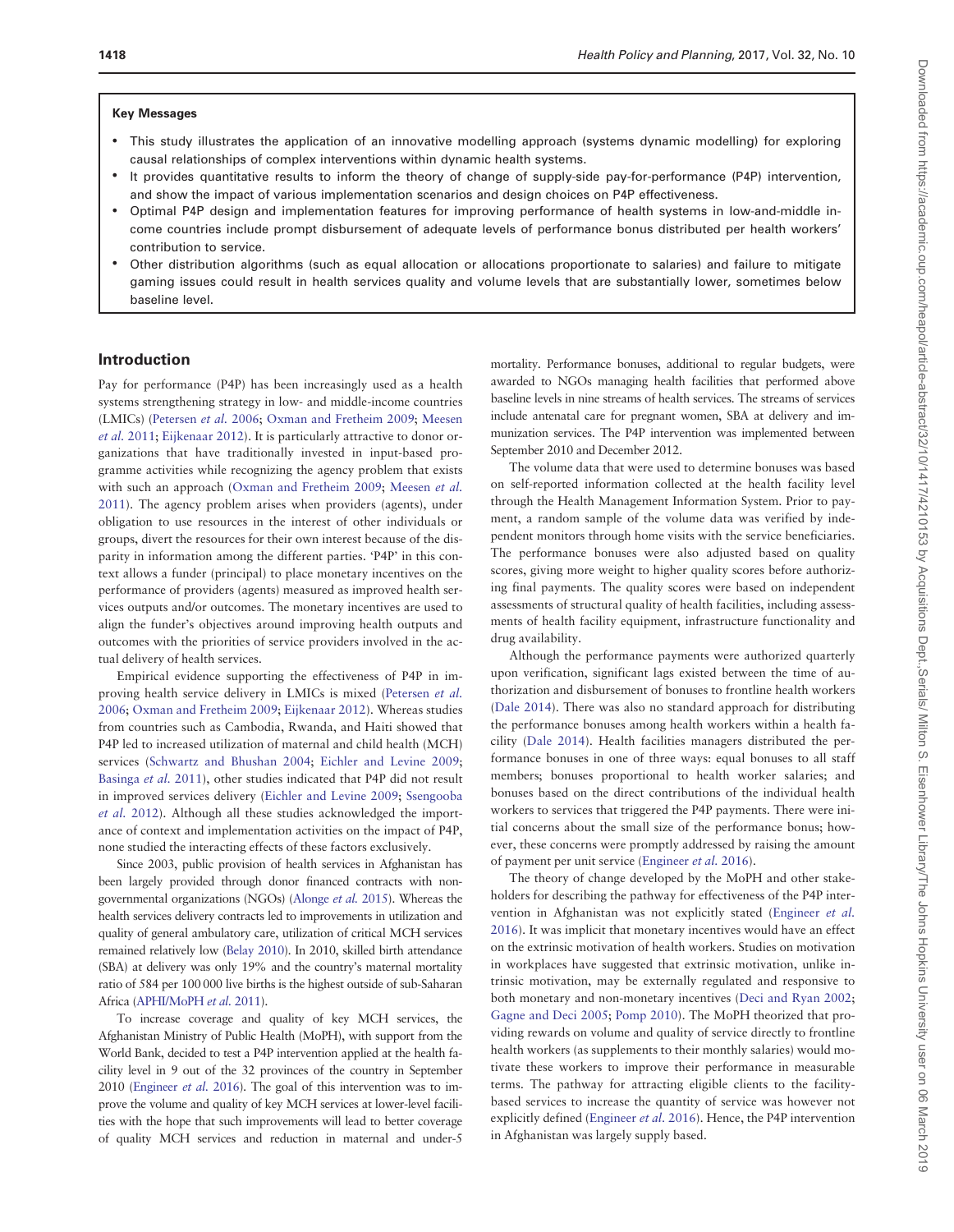<span id="page-2-0"></span>Initial findings from a cluster-randomized study conducted between August 2010 and December 2012 to assess the effectiveness of the P4P intervention in Afghanistan showed no significant improvement in the coverage and overall quality of MCH services des-pite the disbursement of the performance bonuses ([Engineer](#page-9-0) et al. [2016\)](#page-9-0). The evaluation cited poor implementation of the scheme and lack of attention to demand side factors as potential reasons for the lack of effect. Some of the underlying implementation issues suggested are: the lag between authorization and disbursement of payment, initial complaint about the size of the bonuses among health workers, and the fact that only 38% of health workers in eligible health facilities reported receiving performance bonuses despite disbursement to all such facilities [\(Dale 2014\)](#page-8-0). Another potential issue is likelihood of some actors responding to the performance bonuses in perverse ways ([Glasziou](#page-9-0) et al. 2012; [Woolhandler](#page-9-0) et al. 2012). Such perverse responses may include 'gaming' or manipulation of the verification/authorization process to obtain performance bonuses without improving the quantity and quality of services delivery ([Glasziou](#page-9-0) et al. 2012; [Woolhandler](#page-9-0) et al. 2012). The clusterrandomized study design is intended to demonstrate whether an effect was produced, but is limited in its ability to examine how these various implementation issues influence the intervention outcomes.

A system dynamics modelling (SDM) approach can be used to capture dynamic, non-linear relationships within a complex system, such as those observed in implementing the P4P intervention within health facilities in Afghanistan, and can provide insights as to how various aspects of inter-connected processes work together from a holistic perspective ([Forrester 1969;](#page-9-0) [Hirsch and Miller 1974\)](#page-9-0). SDM has been previously shown to be well suited for analysis of health services delivery processes within health facilities ([Hirsch and Miller](#page-9-0) [1974;](#page-9-0) [Royston](#page-9-0) et al. 1999; [Homer and Hirsch 2006](#page-9-0); [Meker and](#page-9-0) [Barlas 2013\)](#page-9-0). The objective of this article is to use SDM to explore and test the implicit theory of change for the implementation of the supply side P4P scheme in Afghanistan. The model is used to illustrate the dynamic changes in quality and volume of health services at the primary health facility level under the P4P intervention. In addition, the model is used to assess the potential impact of poor implementation and gaming of the P4P scheme on the volume and quality of services. We hope that the results of this study would demonstrate the significance of effective implementation on the success or failure of P4P interventions, and suggest pathways and approaches for improving the design and implementation of P4P and similar programmes in LMICs.

# Methods

The SDM (model) process used in this paper consists of two basic stages. The first stage is the development of causal loop diagrams (CLDs), which is a visual representation of a system showing the main variables and the causal relationships between them ([Richardson and](#page-9-0) [Pugh 1981](#page-9-0); [Homer and Hirsch 2006\)](#page-9-0). The second stage is the construction of a quantitative stock-and-flow model that incorporates the qualitative relationships represented in the CLD. In the following section, we describe this two-stage process for modelling basic operations at the primary health facility level in Afghanistan, followed by a description of how we incorporate the additional relationships and variables associated with the P4P intervention.

# SDM for basic operations at the health facility level in Afghanistan

The data used for the estimating the model were based on the Afghanistan national health facility survey conducted in 2012

([Engineer](#page-9-0) et al. 2016). The health facility survey data contains multiple variables that are related to the supply of health services. In creating the initial CLD, we use the following three aggregated variables:

- Volume of services, based on the average number of clients attending a health facility in a month.
- Quality of services, conceived as capabilities of a health facility to provide services, which can accumulate or deplete over time. It is based on various measures of clinical processes of care, including health workers' knowledge and performance on clients' assessments, time spent with patients; structural measures on availability of resources including equipment and drugs; and clients' perception of quality [\(Peters](#page-9-0) et al. 2007).
- Revenue, quantified by the total money provided to a health facility every month to cover both capital and operational expenditures. This includes funds for wages and salaries.

The causal relationships between these variables are summarized in Figure 1.

There are four causal relationships, (A–D), among the three variables (revenue, quality and volume of service) as shown in Figure 1. Positive causality is indicated in all the arrows except for the arrow from volume to quality, which represents the negative causal relationship (C). There is a time delay between quality and volume of service which is indicated by the double line shown near the bottom of Figure 1 through arrow (D). Detailed explanation on the causal relationships is included in the [Supplementary Appendix](https://academic.oup.com/heapol/article-lookup/doi/10.1093/heapol/czx122#supplementary-data) S1.

Two closed loops can be seen in this CLD. The outer loop consists of three positive causal relationships, (A), (B) and (D), connecting the three variables counter-clockwise. In system science language, this is known as a reinforcing loop, whereby increase in a variable result in an increase in each subsequent variable in the loop ([Richardson and Pugh 1981\)](#page-9-0). If left unchecked, this series of positive causal relations would result in unlimited increases in all the variables involved. There is, however, a second smaller loop, between quality and volume, in which the positive causal relationship (D) is counteracted by a negative causal relationship (C). This is known as a balancing loop; it acts as the check that prevents unbounded increases in the variables ([Richardson and Pugh 1981](#page-9-0)).

Using this CLD, we proceed with the second stage in the modelling process, which is the construction of the quantitative stock-andflow model. In general, there are three types of variables in stock-and-flow models: 'stocks', which represent quantities that are accumulated or depleted over time; 'rates', which are flows that increase or decrease the levels of the stocks; and 'auxiliary variables', which are constants that parameterize the model ([Richardson and](#page-9-0) [Pugh 1981](#page-9-0); [Homer and Hirsch 2006](#page-9-0)). The auxiliary variables are



Figure 1. CLD for basic operations at the health facility level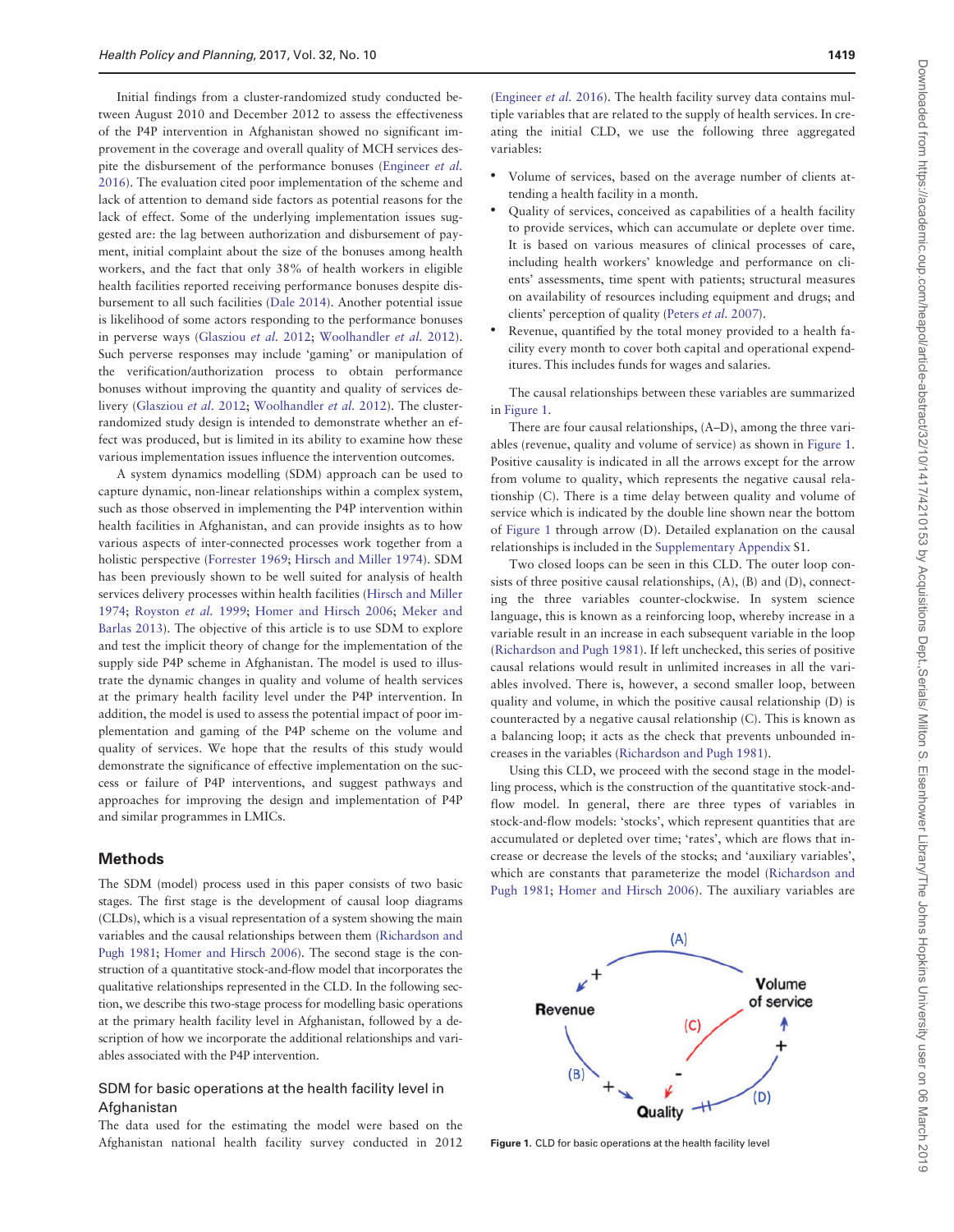<span id="page-3-0"></span>often related to exogenous influences, and can affect both the stocks and rates. The relationships between the stocks and rates are formalized using differential equations and other mathematical operations ([Richardson and Pugh 1981;](#page-9-0) [Homer and Hirsch 2006\)](#page-9-0). Ideally, long-duration time-series data are used to study the long-term equilibrium states of the system. When such data is not available, simulated data can still provide useful information for policy recommendations ([Homer and Hirsch 2006](#page-9-0)).

In our stock-and-flow model, we use the three aggregated variables from the CLD (revenue, quality and volume of service) as the 'stock variables'. These variables are shown in boxes in the stockand-flow diagram in Figure 2.

The causal relationships (A–D) in the CLD are represented in the stock-and-flow diagram (Figure 2) through rate-controlled flows as explained in the following steps: (1) we begin with the positive causal relationship from volume to revenue. At the top of Figure 2, the broad arrow with doubled line represents a flow into the revenue stock. The double triangle is a valve that regulates the rate of this flow. As the volume of service increases, the rate of flow at the valve increases, generating more revenue. This relationship between volume and rate of flow is indicated by the thin curved arrow pointing to the valve. The cloud at the top is used to indicate a source that is exogenous to our model; for this particular flow, the source would be the governmental institutions that are funding the health facilities. (2) Next, we consider the positive causal relationship from revenue to quality. This is represented by a flow directly from the revenue stock to the quality stock, shown at the left side of Figure 2. As described later in this section, 'unitless' quantities are used for the stock variables; this simplifies the model and allows for the flow of one stock to another. (3) The causal relationship between quality and volume is represented by the flow at the right side of Figure 2. This is a flow into volume that originates from another source; in this case, the source is the potential clients residing in the health facility catchment area. The valve that regulates this flow is connected to the quality stock variable whereby the flow into volume increases when quality also increases. (4) The only negative causal relationship in the CLD, from volume to quality, is shown at the bottom of Figure 2 above the quality variable. Here, the cloud represents a sink, which can be interpreted as a drain of the quality stock. The rate of flow into this drain is increased when the volume of service increases; this relationship is indicated by the arrow to the valve above the quality stock. In summary, there are four flows in the stock-and-flow diagram in Figure 2, each with a valve that regulates



Figure 2. Stock-and-flow diagram for basic operations at the health facility level in Afghanistan

the rate of flow; these flows and corresponding valves correspond to the four causal relationships in the CLD in [Figure 1](#page-2-0).

The rates of flow in the stock-and-flow model are quantified by four 'rate variables', described in below:

- Recovery rate of revenue  $(rR)$ , this is the rate at which revenue is provided to a health facility.
- Conversion rate of revenue to quality (rRQ), this is the rate at which revenue provided to a health facility improves the measures of quality of services.
- Depletion rate of quality  $(rQ)$ , this is the rate at which the quality of services declines when the volume of service increases.
- Recovery rate of volume (rV), this is the rate at which the volume of services increases in response to an increase in the quality of service. Such a response may be delayed depending on how quickly clients perceive the change in quality and 'spread the message' to other clients. This time delay is explicitly incorporated into the model.

We conclude the description of the SDM by reiterating its purpose, which is to provide insights into how key implementation processes could influence outcomes of P4P interventions. The focus is on showing general trends in response to different P4P implementation approaches rather than to provide predictive results (or behaviour accuracy). The absolute values of stock variables for a modelled health facility were calibrated to the range of all possible values from real data available for 641 health facilities (in the Afghanistan national health facility survey conducted in 2012). That is, the changes in volume data with corresponding changes in quality data, for a range of health facilities in Afghanistan, were used to assume the dynamic changes in a single modelled health facility over time. To allow for a straightforward interpretation of results, we scale the 'unitless' stock variables from  $-1$  to 1, with  $-1$ , 0 and 1 representing below-average, average, and above-average outcomes, respectively. The basic mathematical relationships between the stock and rate variables for the SDM of basic operations are given in the [Supplementary Appendix](https://academic.oup.com/heapol/article-lookup/doi/10.1093/heapol/czx122#supplementary-data) S1 [\(Table SA1\)](#page-5-0).

The quantitative stock-and-flow model were implemented using MATLAB and Simulink computer programming platform ([Mathworks](#page-9-0) [2015\)](#page-9-0).

# Incorporation of the P4P intervention into the SDM

In this section, we describe the relationships and variables that are added to the model to represent the P4P intervention and its impact on the health facility system. As before, we follow a two-stage process; in the first stage, we extend the CLD in [Figure 1](#page-2-0) to include the variables and causal relationships associated with the intervention. In the second stage, the relationships in the extended CLD are used to expand the stock-and-flow model from Figure 2.

Given the background review for this study, it is necessary to explicitly add three variables to the original CLD to create the extended CLD: the 'P4P bonus' along with 'extrinsic motivation' and 'gaming'. [Figure 3](#page-4-0) shows these variables and their causal relationships.

By following the arrows in the CLD, increased volume results in increased P4P bonuses, which propagates to increased revenue, extrinsic motivation and the tendency for gaming. Increases in extrinsic motivation cause an increase in both volume and quality of service. Finally, increases in gaming will result in further increases in P4P bonuses as well as negative effects on extrinsic motivation. Gaming introduces several negative feedback loops as shown in [Figure 3](#page-4-0), such as the one from gaming to extrinsic motivation that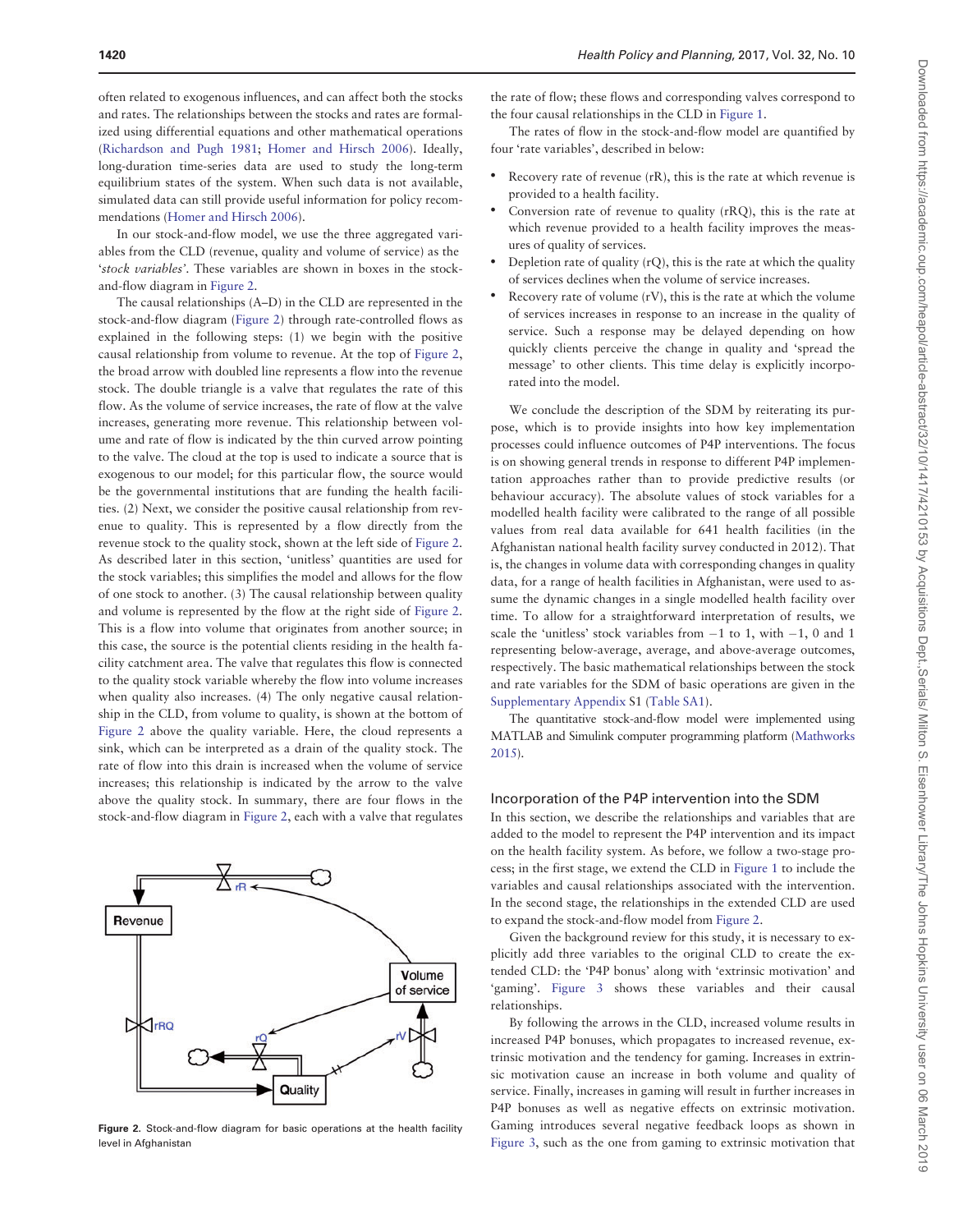<span id="page-4-0"></span>successively impacts volume and P4P before returning to gaming. The effects of these negative feedback loops will be apparent with the stock-and-flow model results presented in the next section.

Using the extended CLD in Figure 3, we proceed with expanding the quantitative stock-and-flow model from [Figure 2](#page-3-0). We incorporate P4P bonuses using a 'rate variable' and represent extrinsic motivation and gaming as 'auxiliary variables', as explained in the following descriptions (Figure 4)

# P4P

This is a measure of the performance bonuses, which is directly related to the number of new clients at a health facility in a previous time cycle. Higher values of P4P results in increased flow into revenue (as indicated by the arrow from P4P to revenue in Figure 4). Although P4P could move bi-directionally (i.e. from a lower to a higher value and vice versa), it is never negative. That is, health facilities are never penalized if their volume of services falls below their baseline levels.

#### Extrinsic motivation

This is the extent to which health workers agree that certain aspects of their job such as time spent with clients were motivated by the performance bonus ([Dale 2014](#page-8-0)). It is impacted by P4P and it controls the conversion rate of revenue to quality and the recovery rate



Figure 3. Extended CLD showing the effects of P4P bonuses on operations at the health facility level



Figure 4. Stock and flow diagram showing the impact of P4P bonuses on operations at the health facility level in Afghanistan

of the volume of service as shown in Figure 4. It is assumed that some baseline motivation exists among health workers irrespective of the P4P intervention; hence, extrinsic motivation always assumes a non-negative value [\(Deci and Ryan 2002](#page-8-0); [Gagne and Deci 2005\)](#page-9-0).

# Gaming

This variable was assigned a value between 0 and 1, in which gaming  $= 0$  and gaming  $= 1$  correspond to health facilities with no gaming and extensive gaming, respectively. It is assumed that simultaneous positive causal relationships exist between gaming and P4P, i.e. gaming leads to increased (but unwarranted) P4P bonuses, which, in turn, encourages further gaming. It is also assumed that gaming in a health facility reduces extrinsic motivation of health workers and increases the depletion rQ of service.

The mathematical relationships between these additional auxiliary and rate variables for modelling the impact of P4P bonuses at the health facility level are given in the [Supplementary Appendix](https://academic.oup.com/heapol/article-lookup/doi/10.1093/heapol/czx122#supplementary-data) S1 (Table SA2).

We conclude this subsection by summarizing the main characteristics of the stock-and-flow model in Figure 4: P4P bonuses are controlled by volume of service, with a delay function in the relationship. This delay arises because P4P bonuses in a current cycle are disbursed based on the volume of service of the preceding cycle. The release of P4P bonuses results in an extra flow into revenue. P4P bonuses have a positive effect on extrinsic motivation. Extrinsic motivation increases the conversion rate of revenue to quality and the recovery rV of service. Gaming harms quality of service and extrinsic motivation, but has a positive effect on P4P bonuses. Hence, a reinforcing feedback loop exists between P4P and gaming. It is noted that if we set P4P, extrinsic motivation and gaming variables to be zero, the model reduces to the simplified model of basic operations of health facilities in Afghanistan, shown in [Figure 2](#page-3-0).

#### Validity testing

We conducted a series of literature and qualitative expert reviews to establish content and conceptual validity of the variables, and the characteristics of the causal relationships among these variables, that were included in the CLDs for the Afghanistan context. Statistical tests (including regressions) were also used to explore the relationship among these variables. The CLDs were revised and simplified over several iterations based on these reviews and tests.

We also conducted formal validity tests over two major iterations during our development of the quantitative stock-and-flow models presented in this study to ensure that all model structures are valid, and behavioural patterns are consistent with general knowledge around P4P. The formal validity tests include direct structure tests; structure-oriented behavioural tests (including extreme condition testing), and limited behaviour sensitivity tests. The details of the formal validity tests are presented in the [Supplementary](https://academic.oup.com/heapol/article-lookup/doi/10.1093/heapol/czx122#supplementary-data) [Appendix](https://academic.oup.com/heapol/article-lookup/doi/10.1093/heapol/czx122#supplementary-data) S1; these details are organized based on a scheme proposed by [Barlas \(1996\)](#page-8-0) and include results from our behaviour sensitivity tests (Table SA3).

# Simulation of the potential impact of various implementation issues on the P4P intervention

Using the stock-and-flow model in Figure 4, we simulated two groups of scenarios (Box 1) with the goal of developing a revised theory of change based on different implementation scenarios under the P4P intervention.

In each simulation, the changes in the stock variables (quality, volume, and revenue) were computed over 100 months. The initial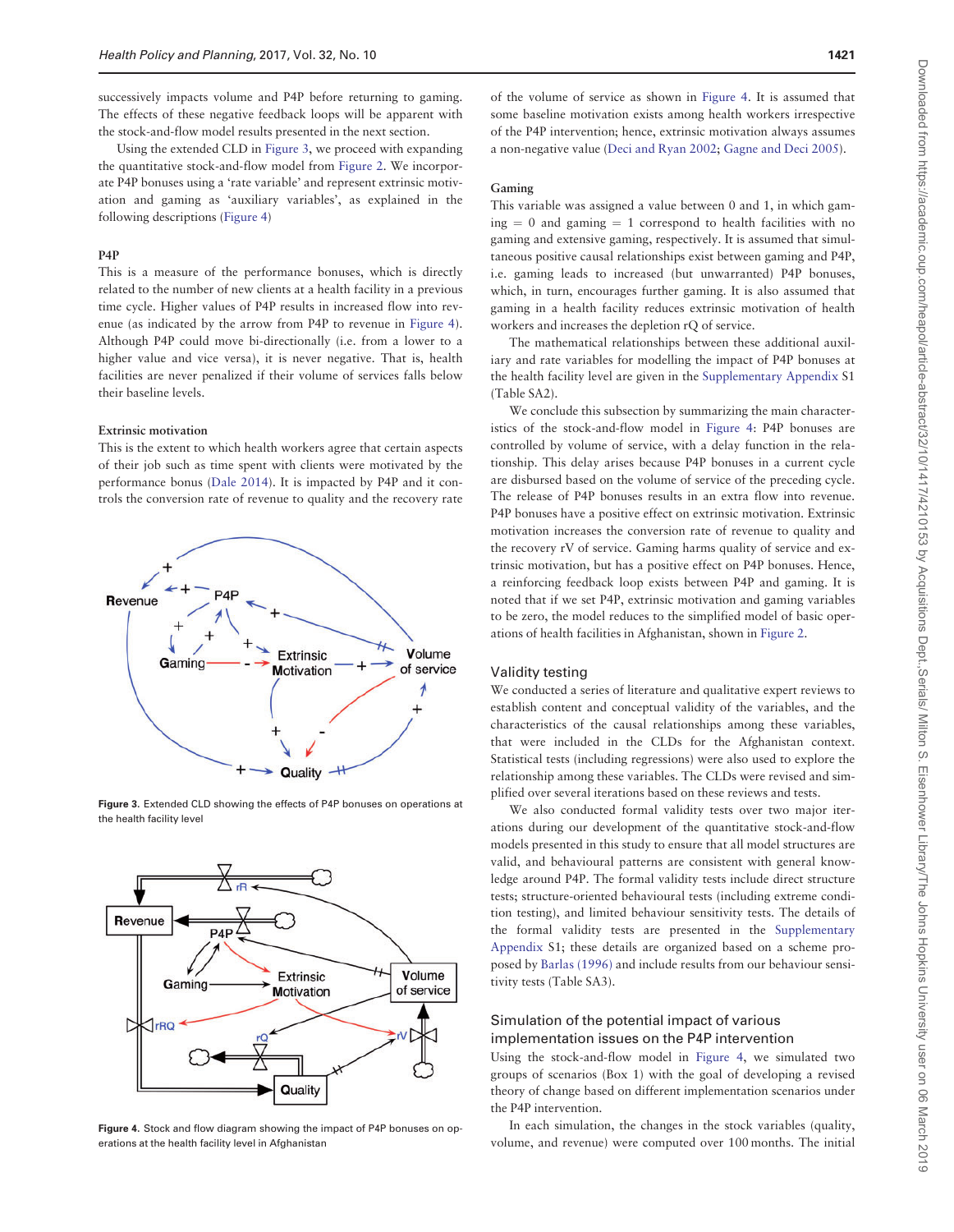Downloaded from https://academic.oup.com/heapol/article-abstract/32/10/1417/4210153 by Acquisitions Dept.,Serials/ Milton S. Eisenhower Library/The Johns Hopkins University user on 06 March 2019 Downloaded from https://academic.oup.com/heapol/article-abstract/32/10/1417/4210153 by Acquisitions Dept.,Serials/ Milton S. Eisenhower Library/The Johns Hopkins University user on 06 March 2019

<span id="page-5-0"></span>quality was set to be average  $(Q = 0)$ , while the initial volume was set to be slightly below average ( $V = -1/2$ ). This volume deficit was introduced so that we could examine whether the various scenarios could correct this deficit or even increase volume to levels above average.

The first group of scenarios was simulated by turning on and off the various components of the systems dynamics model. The parameters used for each of these scenarios are shown in the [Supplementary Appendix](https://academic.oup.com/heapol/article-lookup/doi/10.1093/heapol/czx122#supplementary-data) S1 (Table SA3, rows 1–3e). The second group of scenarios was modelled by changing the influences of the P4P bonuses on extrinsic motivation, and the subsequent effects of extrinsic motivation on the recovery rV and conversion rate of rRQ. These changes are highlighted in red in the diagram in [Figure 4](#page-4-0), and the parameter values that correspond to each scenario are shown in the [Supplementary Appendix S1](https://academic.oup.com/heapol/article-lookup/doi/10.1093/heapol/czx122#supplementary-data) (Table SA3, rows 4a–4c).

### **Results**

In this section, the simulation results for the two groups of scenarios are shown and summarized (Table 1).

The time-varying plots for the quality and volume of service are shown in [Figure 5](#page-6-0) for the first group of scenarios, and in [Figure 6](#page-7-0) for the second group of scenarios.

(1) Baseline simulation [\(Figure 5a](#page-6-0)). For this scenario, in which there is no P4P, initial quality is at the average level  $(Q = 0)$  and the initial volume is slightly below average ( $V = -1/2$ ). It can be seen in [Figure 5a](#page-6-0) that quality and volume fluctuate and eventually converge

#### Box 1. P4P design and implementation scenarios

First group of scenarios: (1) We described the baseline scenario with no P4P. We then considered (2) the simplest P4P model, which did not include gaming, motivation driven by P4P or bonus payment delays. Then we simulated five P4P models, in which we added one factor at a time: (3a) motivation, (3b) low-level gaming, (3c) high-level gaming, (3d) bonus payment delays, and (3e) low bonuses.

Second group of scenarios: we considered a system that included motivation driven by P4P payments with the delay of bonuses, but which differed per the way in which the bonuses were distributed within the facility. The details of these models of P4P bonus distribution are described below:

(4a) Equal allocation to all staff. We theorized that the workers are likely to be motivated according to the relative size of their bonuses as compared with their earnings [\(Camerer and Hogarth 1999\)](#page-8-0). Hence, the bonuses may only be remarkable for low wage earners ([Camerer and Hogarth 1999\)](#page-8-0). Under such a scenario, we assumed that P4P activates extrinsic motivation, but extrinsic motivation is only able to influence the flow leading to increased quality and not the flow leading to increased volume.

(4b) Proportionate to salaries. We assumed that the leadership of the facility will receive higher bonuses and will be more motivated than other workers because of their relatively large salaries [\(Camerer and Hogarth 1999\)](#page-8-0). We theorize that the salaries of most rank-and-file health workers may be already small. Hence, their bonuses may be insufficient to activate their extrinsic motivation and performance ([Camerer and Hogarth 1999](#page-8-0)). Moreover, the disparity in bonuses could be perceived as unfair by the rank-and-file health workers, and may undermine the intrinsic motivation of these workers ([Deci](#page-8-0) [and Koestner 1999](#page-8-0)). The health facility leadership is also more likely to be involved in finalizing the data upon which pay-ments are made and may be more tempted to game [\(Glasziou](#page-9-0) et al. 2012). Hence, we assume under this scenario that P4P does not activate extrinsic motivation, thereby allowing for a scenario in which the intervention may be harmful to overall performance [\(Glasziou](#page-9-0) et al. 2012; [Miller and Babiarz 2013](#page-9-0)).

(4c) Proportionate to contribution to services that triggers payment. Individual health workers are likely to be strongly motivated if they were recognized for their individual efforts in achieving higher levels of quality and volume of services ([Camerer and Hogarth 1999;](#page-8-0) [Deci and Koestner 1999](#page-8-0); [Deci and Ryan 2002\)](#page-8-0), and this may be sufficient to raise the aggregate motivation of key staff within the health facility and enough to increase the flows to volume and quality. Such dynamics will, however, be contingent upon strong leadership in the health facility and the extent to which the leadership's effort is compensated as part of this implementation scenario ([van Herck](#page-9-0) et al. 2010; [Miller and Babiarz 2013](#page-9-0)).

| Group characteristics              | Scenario description          | Quality at equilibrium   | Volume at equilibrium | Time of equilibrium (months) |
|------------------------------------|-------------------------------|--------------------------|-----------------------|------------------------------|
| 1. No P4P                          | 1.Baseline                    |                          |                       | 60                           |
| 2. P <sub>4</sub> P                | 2.P4P only                    |                          |                       | 60                           |
| 3. P4P with one additional feature | 3a. Motivation                |                          |                       | 40                           |
|                                    | 3b.Low-level gaming           |                          |                       | 60                           |
|                                    | 3c.High-level gaming          | $-1$                     | $-1$                  | 20                           |
|                                    | 3d.Bonus delay                |                          |                       | 75                           |
|                                    | 3e.Low bonuses                |                          |                       | 60                           |
| 4. P4P with motivation, gaming     | 4a. Equal allocation          |                          | $-0.15$               |                              |
| and bonus delay, with different    | 4b. Proportionate to salaries | $\overline{\phantom{0}}$ | $-1$                  | 60                           |
| bonus distribution strategies      | 4c.Proportionate to services  |                          |                       | 60                           |

Table 1. Summary of simulation results for the nine P4P implementation scenarios

<sup>a</sup>There is no equilibrium at 100 months, so the quality and volume at 100 months is shown.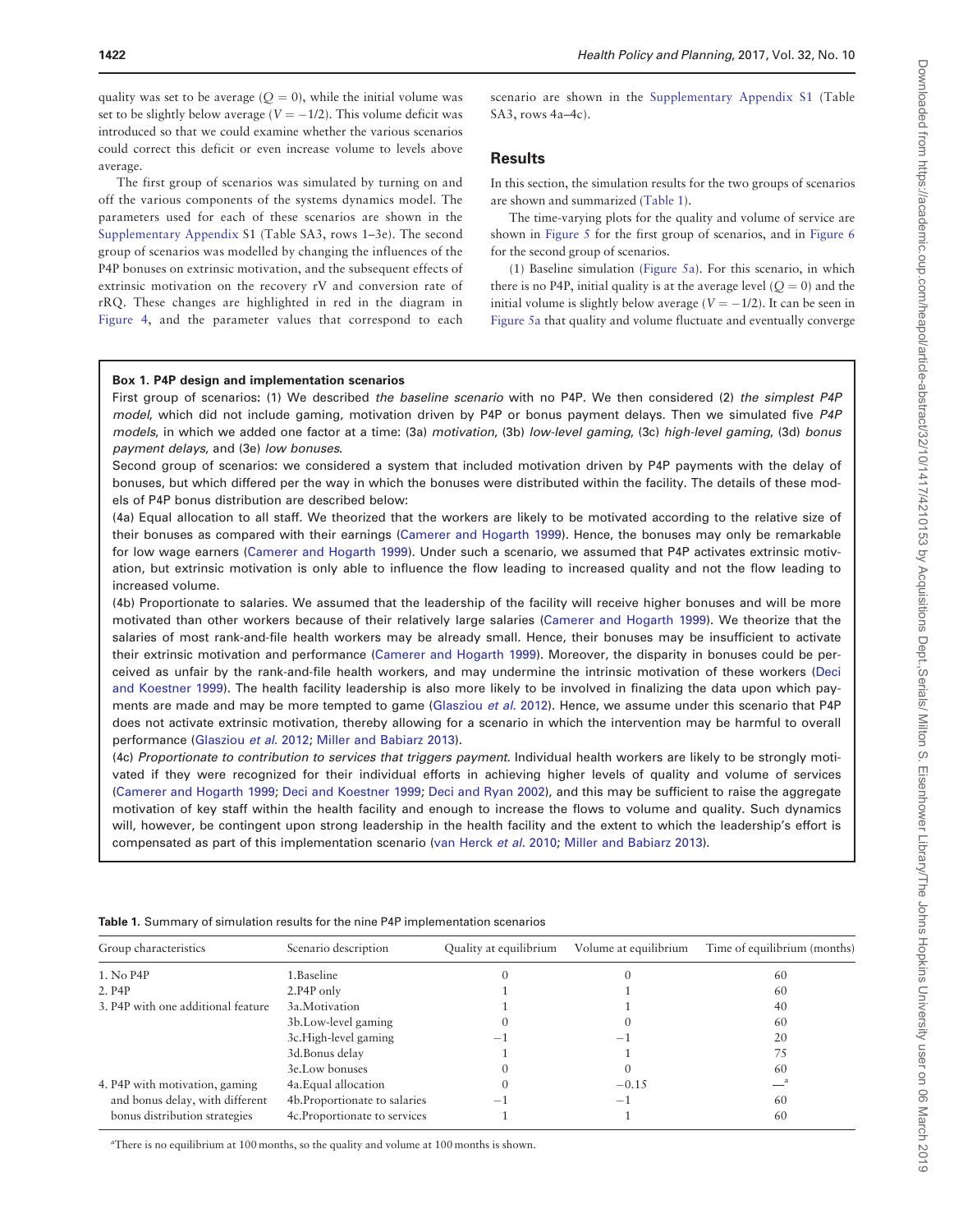<span id="page-6-0"></span>

Figure 5. Simulation results showing changes in quality and volume of services at a health facility for: (a) Baseline, (b) P4P only, (c) P4P with motivation, and (d) P4P with high-level gaming

to average values ( $Q = V = 0$ ). If the fluctuations are examined more closely, quality would initially improve over time given adequate but fixed revenue. This improvement in quality  $(Q > 0)$ would result in an increment in the volume of service leading to an overextension of the capacity of the health facility  $(V > 0)$ . As volume increases further, quality will start to decline towards the baseline value. The decline in quality could fall below baseline level when volume of service is above capacity (time  $= 30$  months). The decline in quality will eventually results in a falling of the volume of services (time  $= 40$  months). These fluctuations continue until the system approaches equilibrium (time  $= 60$  months) where the baseline quality in the health facility is sufficient to keep volume of services at average levels ( $Q = V = 0$  at equilibrium).

(2) P4P only (Figure 5b). P4P increases the revenue accruing to a health facility. Hence, the introduction of P4P would allow a health facility to increase both its quality and the capacity to increase its volume of service significantly above the baseline level  $(Q = V = 1)$ at equilibrium (time  $= 60$  months).

(3a) P4P with motivation (Figure 5c). The simulation result for this scenario is similar to that of Scenario 2 (Q and  $V = 1$ ), but with attainment of the higher performance at a faster rate (equilibrium at 40 months).

(3b) P4P with low-level gaming (like Figure 5a). Here, the effect of P4P is counteracted by gaming; hence, the plot is like the baseline results in Figure 5a and an additional plot is not shown. Since the gaming is at a low level, quality and volume of service does not go below the baseline levels.

(3c) P4P with high-level gaming (Figure 5d). The negative effects of gaming are stronger than in the preceding case. The consequence is that performance falls to a much lower level relative to baseline (Q and  $V = -1$ ); furthermore, this negative state is attained at a much faster rate (20 months).

The results for the next two scenarios are like some of the preceding simulation results, so additional plots are not shown.

(3d) Delay between authorization and disbursement of P4P payments to health workers (like Figure 5b). This delay is not serious enough to affect the beneficial impact of P4P, and the results showed relatively high levels of quality and volume (O and  $V =$ 1). The difference from Scenario (2) is that equilibrium was attained at a slower rate when delay is factored in (time  $=$ 75 months).

(3e) Low-level bonuses (like Figure 5a). Here, the impact of the P4P bonuses was diminished, and the results become similar to those for the model under basic operation of a health facility without P4P  $(Q = V = 0$  at 60 months).

Finally, the simulation results for the three bonus distribution strategies (second group of scenarios) are described in [Figure 6](#page-7-0).

(4a) Bonus allocated equally to all staff [\(Figure 6a](#page-7-0)). Quality of service initially increases above baseline. This improvement in quality leads to an increase in volume of service, which then causes quality to decline. The decline in quality eventually leads to a decline in volume. Extrinsic motivation is not sufficiently high enough to counteract this final decrease in volume, but it does support a recovery of quality back to its baseline rate ( $Q = 0$  and  $V = -0.15$  at 100 months).

(4b) Bonus allocation proportionate to salaries ([Figure 6b](#page-7-0)). Both quality and volume of service fall below baseline levels because the P4P bonuses are not sufficiently high to activate extrinsic motivation, and may be influenced by gaming, which reduces performance. Hence, both quality and volume of service reduce to equilibrium levels lower than baseline rates (Q and  $V = -1$  at 60 months).

(4c) Bonus allocation proportionate to contribution of services that triggers payment ([Figure 6c](#page-7-0)). Both quality and volume of services increase over time and are maintained at equilibrium levels higher than baseline rates. This is because the P4P bonuses are sufficient to activate extrinsic motivation, which in turn supports an increase in volume and quality of services even in the presence of gaming (Q and  $V = 1$  at 60 months).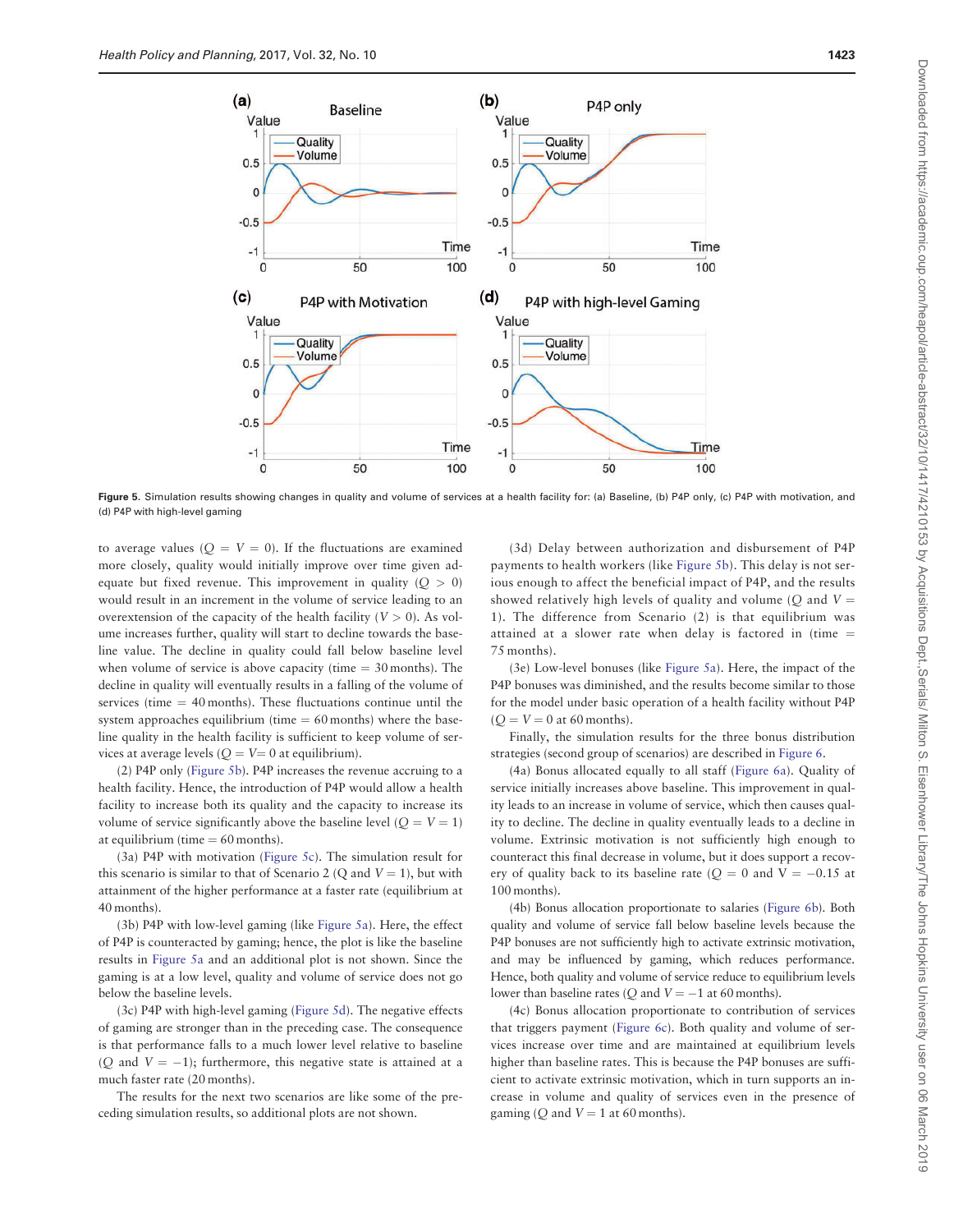<span id="page-7-0"></span>As a supplement to the time-plots of system performance in [Figures 5a–d](#page-6-0) and 6a–c and the summary of results in [Table 1,](#page-5-0) we include spreadsheets of all data points, including the initial values and ranges, for the time-plots [\(Supplementary Appendix](https://academic.oup.com/heapol/article-lookup/doi/10.1093/heapol/czx122#supplementary-data) S2).

### **Discussion**

The model results provide insights into a theory of change for the P4P intervention in Afghanistan, which can be helpful in designing similar interventions in Afghanistan and other LMICs in future. In general, the results show that P4P would likely have a beneficial effect on increasing the volume and quality of health services if properly designed. The results also show the potential for ineffectiveness. For instance, the beneficial effects of P4P may be lost if the impact of gaming is not adequately mitigated, and/or there is lack of attention to specific design issues including the adequacy of the performance bonus and the way performance bonuses are distributed among health workers. The model suggests that health facility performance may worsen under a P4P scenario (relative to a scenario without P4P) if gaming overrides health workers' motivation or when performance bonus is not equitably distributed (with respect to service efforts that triggered the payments).

Studies have suggested that, aside from the principal-agent problem that exists between a funder and a contracted organization, an internal principal-agent problem may also exist within the contracted organization, specifically between management and frontline health workers [\(van Herck](#page-9-0) et al. 2010; [Miller and Babiarz 2013](#page-9-0)). The studies indicate that timely and adequate level of incentives delivered to critical frontline health workers are important for achieving performance goals ([Rosenthal and Frank 2006;](#page-9-0) [van Herck](#page-9-0) et al. [2010;](#page-9-0) [Miller and Babiarz 2013\)](#page-9-0).

In Afghanistan, performance bonuses to health workers were provided centrally through contracted NGOs who in turn delivered these payments to health facilities as additional funds to their operational budget ([Forrester 1969](#page-9-0); [Engineer](#page-9-0) et al. 2016. Some health workers were in fact not aware that performance bonuses were included as part of their health facility operational budget and monthly salaries ([Engineer](#page-9-0) et al. 2016). The managing NGOs also had significant autonomy in deciding how the performance bonus was spent and distributed among their employees ([Engineer](#page-9-0) et al. [2016\)](#page-9-0). Given the way incentives were transmitted to health facilities and the heterogeneity in allocating bonuses, it is possible that some individual health workers who deserve the rewards and whose extrinsic motivation is critical for improving health services performance at a facility may not have received any bonus ([van Herck](#page-9-0) et al. [2010;](#page-9-0) –[>Miller and Babiarz 2013](#page-9-0); [Dale 2014](#page-8-0) ).

The internal principal–agent problem at the health facility level may be best handled by allocating incentives proportionate to contribution to services that triggered payment because this allocation strategy would tend to promote communication with health workers on the reasons for the varying levels of bonuses [\(van Herck](#page-9-0) et al. 2010). However, such a strategy can impact team cohesion and cooperation, and may be difficult to implement [\(Glasziou](#page-9-0) et al. 2012; [Miller and Babiarz 2013](#page-9-0)). Hence, it is important that officers-in-charge are independently incentivized based on their facilities' performance since they will have to seek innovative approaches to coordinate team processes and track efforts within their health facilities [\(Miller and Babiarz 2013](#page-9-0)).

Although service records under the Afghanistan P4P programme were verified prior to payments, gaming cannot be ruled out given the prevalence of gaming under P4P schemes. Studies have suggested that gaming (through manipulation of service data or collusion) is common in P4P systems, even under strict accountability frameworks ([Glasziou](#page-9-0) et al. 2012; [Woolhandler](#page-9-0) et al. 2012). Measurement of performance under such conditions may inadvertently include a provider's ability to game the system. It is therefore essential to ensure that the effect of P4P on extrinsic motivation of critical health workers is maximized to preserve the overall positive benefit of the scheme in the presence of gaming [\(Woolhandler](#page-9-0) et al. [2012\)](#page-9-0). Based on the models from our study ([Table 1\)](#page-5-0), we see that such trade-offs between motivation and gaming is maximized for motivation when incentives are allocated proportionate to services that triggered the payments in Afghanistan. It is also possible that



Figure 6. Simulation results showing changes in quality and volume of services with the following scenarios for the allocation of P4P bonuses: (a) equal allocation to all staff, (b) allocation proportionate to salaries, and (c) allocation proportionate to contribution to services that triggers payment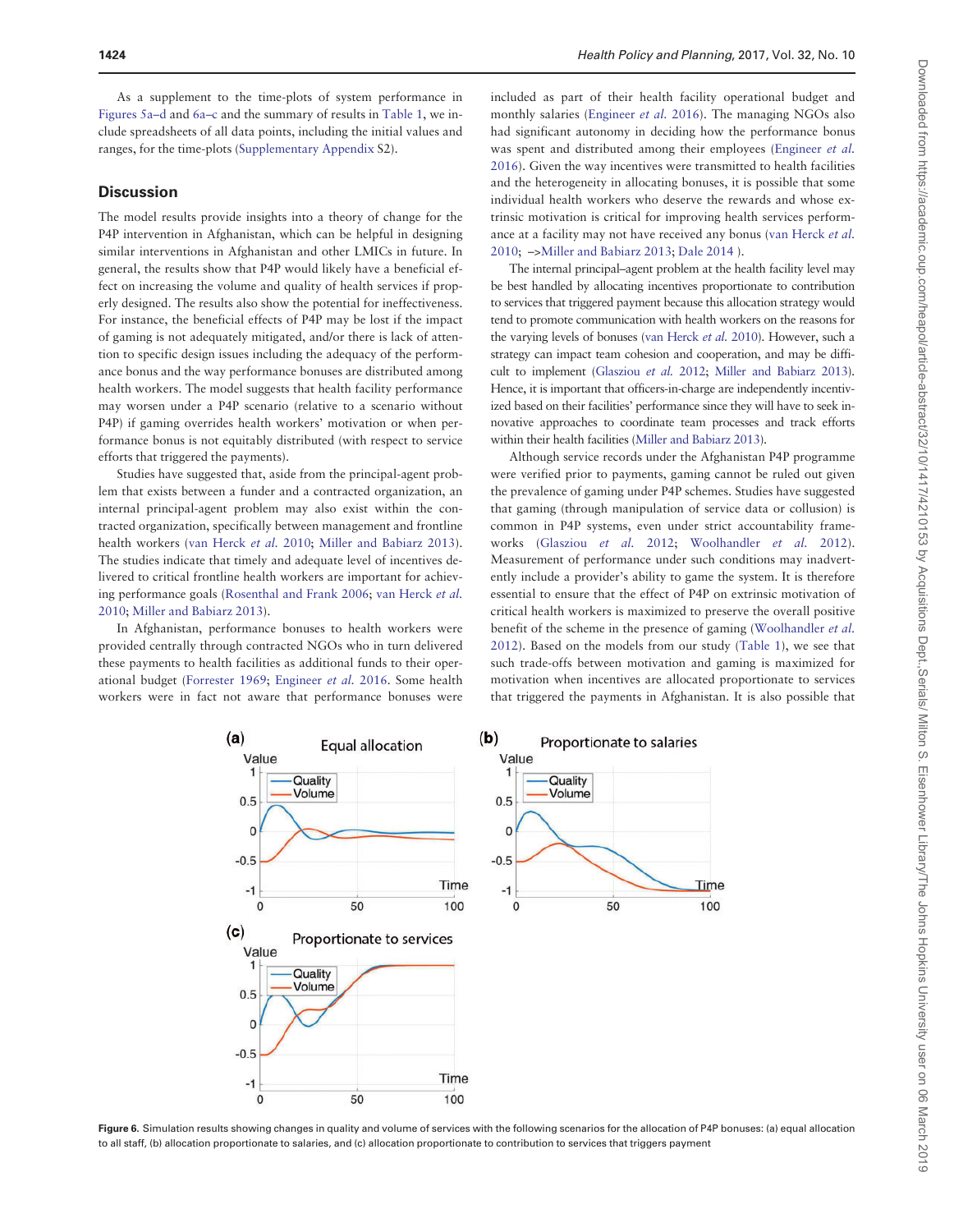<span id="page-8-0"></span>other allocation arrangements may affect these trade-offs differently given the health facility context in other settings.

Our study suggests that it may take five years or longer for the P4P system to attain equilibrium ([Table 1\)](#page-5-0). However, most P4P interventions are usually evaluated after only 2 3 years of operations ([Eichler](#page-9-0) et al. 2009; Basinga et al. 2011; [Engineer](#page-9-0) et al. 2016). Our simulation plots in [Figures 5](#page-6-0) and [6](#page-7-0) indicate that, at such relatively short time intervals, the effect of the P4P may not yet be perceptible or the state of the system may still be in flux. Previous studies have also shown that many of the desirable behavioural changes revert once the incentives are removed [\(Lester](#page-9-0) et al. 2010). Hence, P4P should not be seen as conclusive in terms of approaches for strengthening health systems performance, but rather as a means to an end, with the ultimate goal of enabling organizational culture that could sustain desirable individual behaviours.

Our models suggest that low bonus levels can result in severely diminished effects of P4P at the health facility level as seen in other studies ([Petersen](#page-9-0) et al. 2006; [Lester](#page-9-0) et al. 2010). Some authors have suggested that efforts to determine adequate levels of performance bonuses should involve the health workers ([Glasziou](#page-9-0) et al. 2012; [Woolhandler](#page-9-0) et al. 2012), context-specific information on the cost and productivity of an average health worker, and the utility functions of both the health worker and managing NGO [\(Laffont and Tirole 1993;](#page-9-0) [Salanie 2005\)](#page-9-0). Although the P4P bonuses paid to health workers in Afghanistan were increased from 6–11% to 14–28% above base salaries [\(Engineer](#page-9-0) et al. 2016), there is no proof that such levels are sufficient in of themselves. In cases where baseline salaries may be already small, such an increment may not attain the expected impact without adequate consideration of the health workers' utility function.

# Conclusion

The impact of P4P interventions depends on design choices and effective delivery strategies that target incentives to key health workers at the health facility level. Specific activities such as prompt disbursement of adequate levels of performance bonuses distributed proportionately to health workers' contribution to service could increase the chances of success of a P4P intervention. Poorly designed P4P programmes with ill-advised rules for distributing performance bonuses that are not thoroughly vetted through a theory of change and inadequate safeguards for gaming could be harmful to health service delivery systems. Furthermore, some patience is needed to observe the success of a P4P intervention. The beneficial effects of P4P are likely not perceptible within the typical 24–36 months that is typical of most impact evaluations.

# Limitations and future work

Whereas the SDMs enabled us to explore and observe, through simulation, the potential impact of complex interactions and specific implementation activities around P4P at the primary health facility level in Afghanistan, it is limited by our assumptions and simplifications. For instance, our assumption in the CLD that high volume of service ultimately leads to decline in quality may not apply for services where quality of delivery improves with practice (e.g. complex surgical procedure). Also, we simplified quality of service as an aggregated variable that describes the capabilities of a facility to provide service. This aggregated variable may comprise of different domains of quality in a real system (e.g. structural quality, technical quality, perception of quality) and these domains may not always move in the same direction, which in turn may influence the

corresponding model parameter and systems behaviour. Other simplifications such as exclusion of a potential delay in the causal link between volume of service and quality of service may have implications for P4P system behaviour in non-Afghan settings. Our models are also not exempted from omitted variable bias. For instance, the model may be missing other interactions and unintended consequences that may be important for exploring the dynamic impacts of P4P at the health facility level.

A keen topic of interest for extending the work presented herein is in consideration of the demand-side of the health system in P4P interventions. From the research perspective, demand-side analysis would provide a natural pathway towards incorporating additional economic theories into the SDM.

# Ethical approval

Ethical approval was obtained from the authors institutes.

# Funding

This study was partially supported by financial support provided by the UK Department for International Development (DFID) for the Future Health Systems Research Programme Consortium. This document is an output from a project funded by DFID for the benefit of developing countries. DFID did have any role in the design or analysis of this study. The views expressed are not necessarily those of DFID.

Conflict of interest statement. None declared.

# Supplementary data

[Supplementary data](https://academic.oup.com/heapol/article-lookup/doi/10.1093/heapol/czx122#supplementary-data) are available at HEAPOL online.

#### **References**

- Afghan Public Health Institute, Ministry of Public Health (APHI/MoPH) [Afghanistan], Central Statistics Organization (CSO) [Afghanistan], ICF Macro, Indian Institute of Health Management Research (IIHMR) [India], and World Health Organization Regional Office for the Eastern Mediterranean (WHO/EMRO) [Egypt]. 2011. Afghanistan Mortality Survey 2010. Calverton, Maryland, USA: APHI/MoPH, CSO, ICF Macro, IIHMR and WHO/EMRO.
- Alonge O, Gupta S, Engineer C, Salehi A, Peters DH. 2015. Assessing the pro-poor effect of different contracting schemes for health services on health facilities in rural Afghanistan. Health Policy and Planning 30: 1229–42.
- Barlas Y. 1996. Formal aspects of model validity and validation in system dynamics. System Dynamics Review 12: 183–209.
- Basinga P, Gertler PJ, Binagwaho A et al. 2011. Effect on maternal and child health services in Rwanda of payment to primary health-care providers for performance: an impact evaluation. Lancet 377: 1421–8.
- Belay TA. 2010. Building on Early Gains in Afghanistan's Health, Nutrition, and Population Sector: Challenges and Options. Washington, DC: World Bank
- Camerer CF, Hogarth RM. 1999. The effects of financial incentives in experiments: A review and capital-labor-production framework. Journal of Risk and Uncertainity 19: 7–42.
- Dale E. 2014. Performance-Based Payment, Provider Motivation and Quality of Care in Afghanistan. Baltimore, MD: Johns Hopkins Bloomberg School of Public Health. Doctoral Dissertation.
- Deci EL, Koestner R, Ryan RM. 1999. A meta-analytic review of experiments examining the effects of extrinsic rewards on intrinsic motivation. Psychological Bulletin 125: 627–68. discussion 692–700.
- Deci EL, Ryan RM. 2002. Self-determination research: Reflections and future directions. In: Deci EL, Ryan RM (eds). Handbook of Self-Determination Research. Rochester, NY: University of Rochester Press, pp. 431–41.